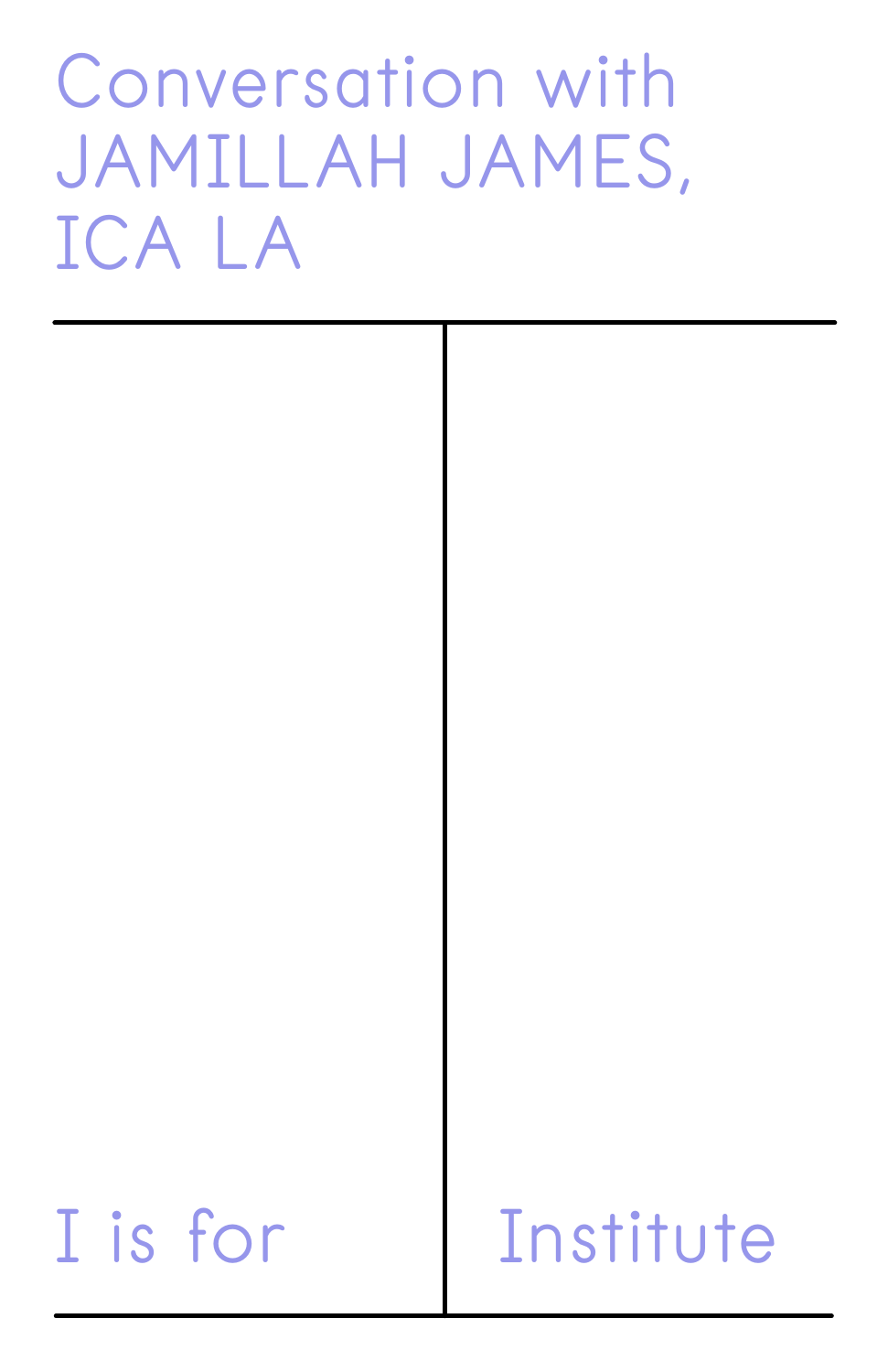What's in a name? This is the question underlying our investigation into ICA: how it came to be, what it means now, and how we might imagine it in the future.

In a field so often defined by precarity, this project is grounded in a spirit of collegiality, a looking outward that aims to facilitate self-reflection. As such, we have engaged colleagues primarily from small- and mid-scale contemporary arts organizations to discuss their institutional histories and how they understand the stakes of their work. The *I is for Institute* website acts as a repository for these ongoing conversations, as well as archival material relating to ICA's history. We thank our many colleagues for their generosity, enthusiasm, and frankness. Their thinking has in turn energized our own.

—Alex Klein,

Dorothy & Stephen R. Weber (CHE'60) Curator, Institute of Contemporary Art, University of Pennsylvania

Support for the research and development of *I is for Institute* has been provided by Pew Center for Arts & Heritage. © 2017–19 Institute of Contemporary Art. All rights reserved.

 $\mathbf{I}$ Ć for Arts & Heritage A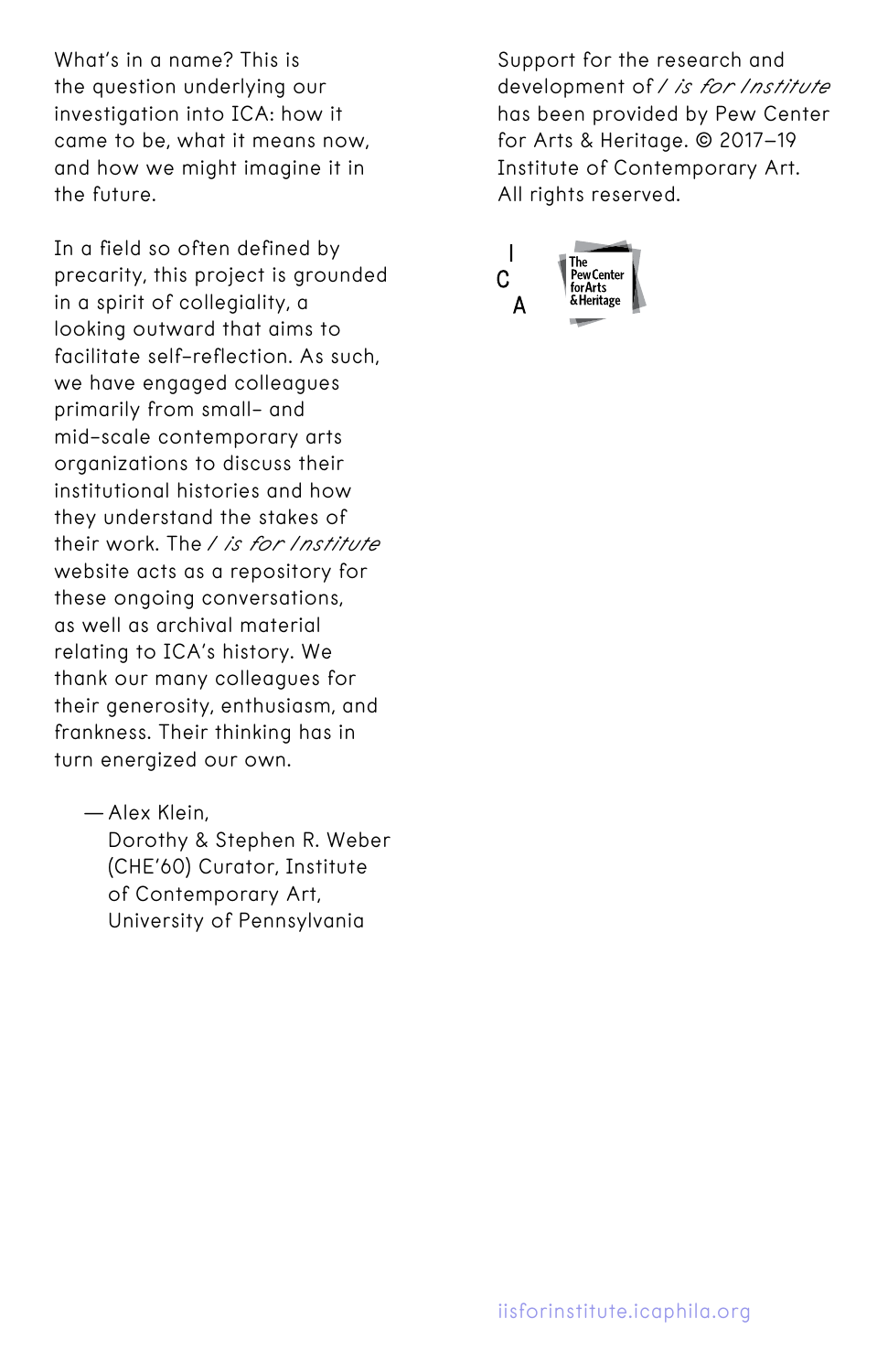# 03.12.19 Conversation with JAMILLAH JAMES, ICA LA

Jamillah James is the Curator of the Institute of Contemporary Art, Los Angeles. In 2018, Elsa Longhauser announced she was stepping down as Executive Director at the ICA LA, and in July 2019, it was announced that Anne Ellegood will be the next Director of the ICA LA.

With Alex Klein and Tausif Noor

# **ALEX KLEIN**

What is your position at the ICA LA and how long have you been there?

# JAMILLAH JAMES

I'm Curator at the ICA LA and I've been here since late June 2016.

# AK

When did the ICA LA open its doors?

#### JJ

We opened in September of 2017, so we've been open nearly two years now.

# AK

So, you were around for the planning stages before it actually opened to the public?

# JJ

Yes, I joined as one of the first full-staff hires after the decision had been made to move from Santa Monica to Downtown L.A. and do a rebranding and renaming of the museum.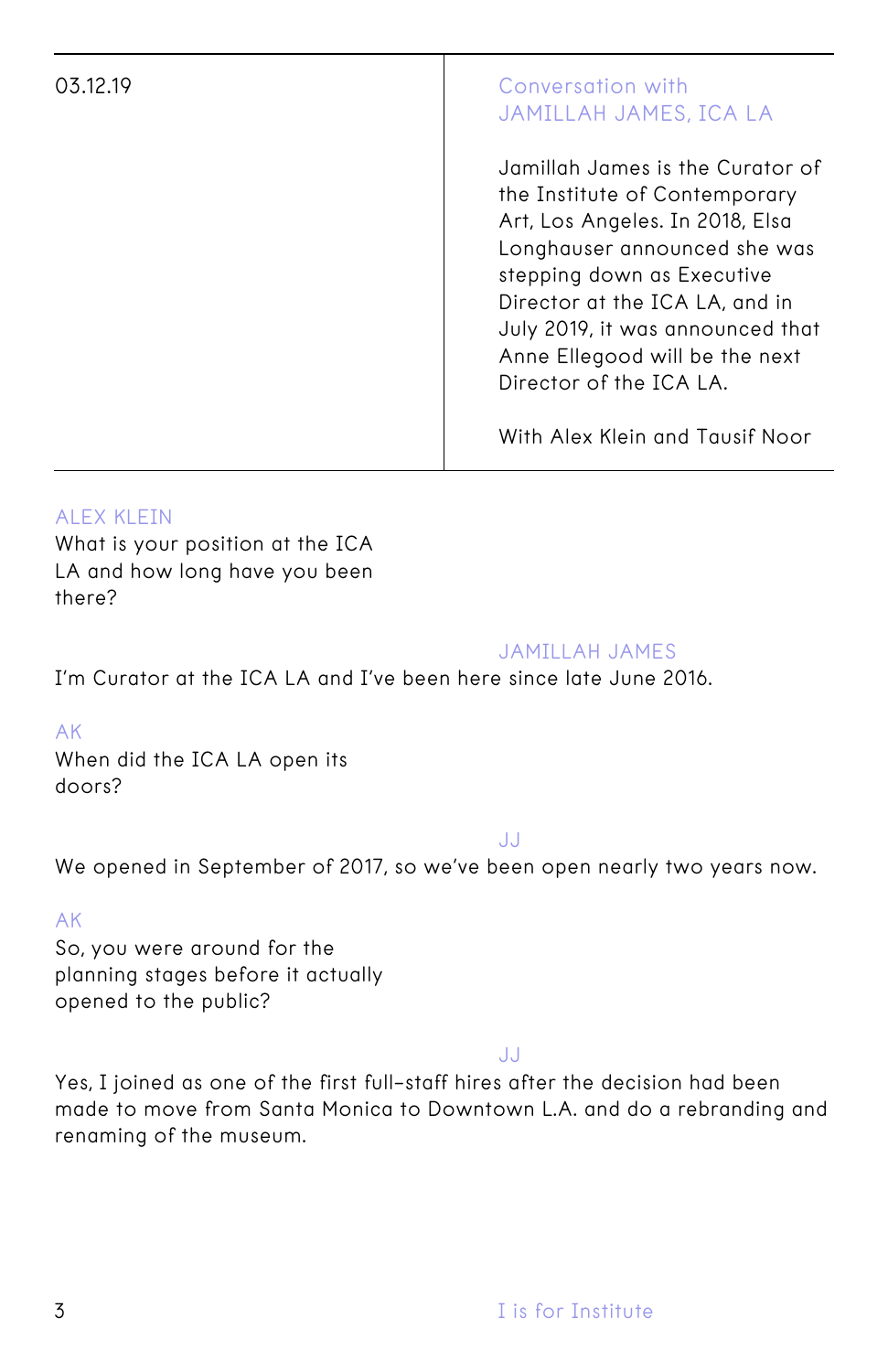ICA LA is a new institution, but technically it has an older lineage. Can you give us a little bit of background and how it grew out of the Santa Monica Museum?

#### JJ

The ICA LA opened as the Santa Monica Museum in 1984. The founding Director was Abby Sher, who oversaw the first several years of the museum. Our current Executive Director Elsa Longhauser was hired about 17 years ago and she was really the one who spearheaded the move from Bergamot Station in Santa Monica to downtown Los Angeles. The museum has quite a rich institutional history in terms of programming and community-based initiatives. But with the changes that were happening in Santa Monica—by way of development and the reticence to embrace certain changes in Santa Monica, like the addition of the light rail and the changes that were happening in Bergamot Station—the museum thought it best to establish itself in a more centralized location in Los Angeles where people were living and working.

# AK

Do you consider there to be a throughline between the Santa Monica Museum and the ICA LA or do they feel like separate institutions?

# JJ

I feel like the Santa Monica Museum is embedded in the programmatic priorities of this institution, which is still a non-collecting institution and very much dedicated to artistic experimentation and to supporting living artists at different points in their careers—be it the emerging artist or the very established artist who's trying to test out new ideas or do something different. I think there's definitely a consistency with what we're trying to do now. But given our new context, there's also an opportunity to expand on the vision of the Santa Monica Museum and contemporize it and bring new players into the mix.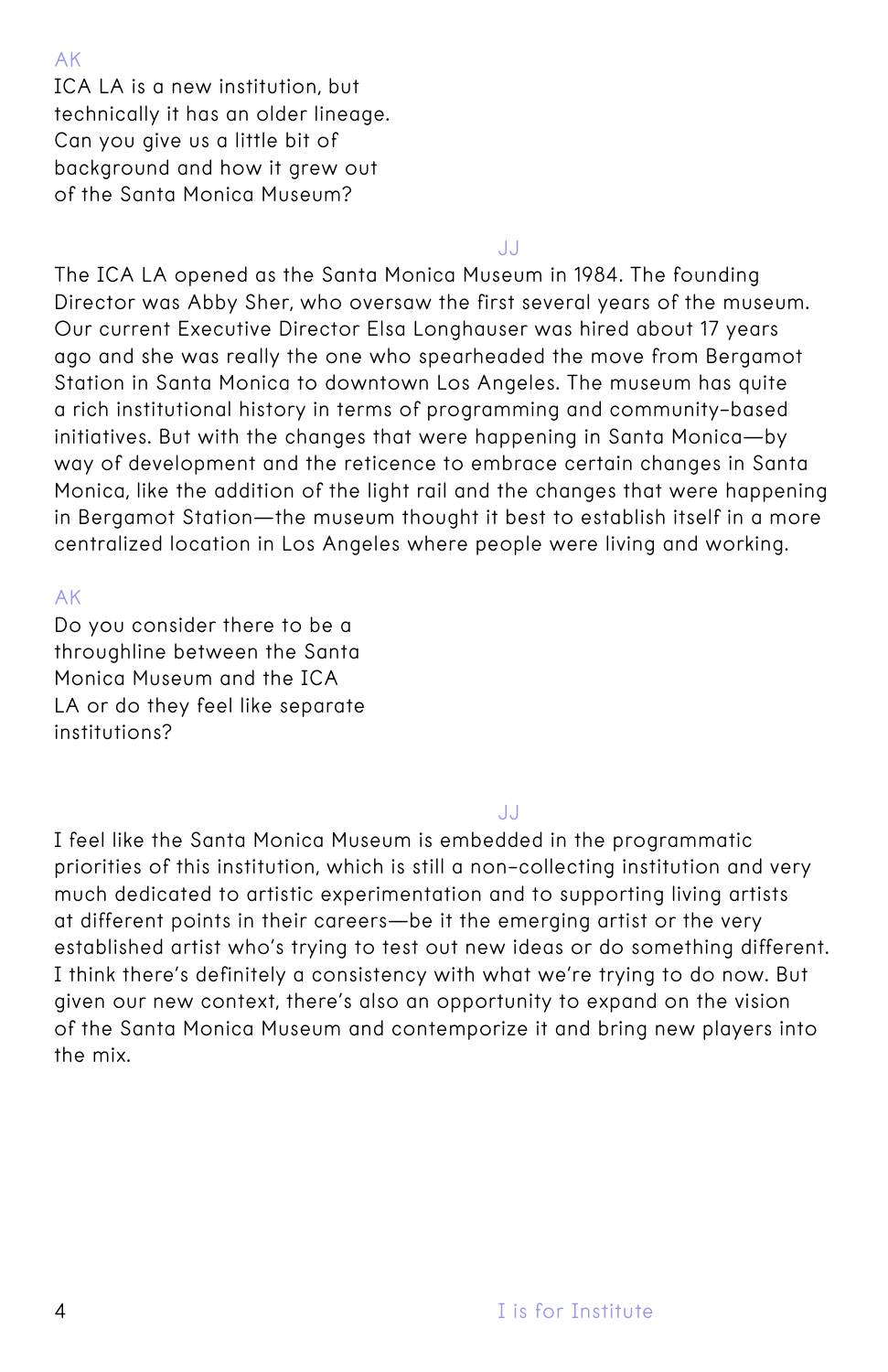What do you think are some of the biggest changes between these two institutions? You were in L.A. before you joined the institution, correct?

#### JJ

I was the Assistant Curator at the Hammer Museum, which is what originally moved me to Los Angeles from New York. I'm not entirely convinced that we're that different of an institution, but the context has definitely changed. Santa Monica is a more affluent part of Los Angeles. Now we're downtown where, granted, there's a lot of development and gentrification, but we're also aware of different challenges that being in downtown Los Angeles brings to the surface. There are a lot of changes happening, but there are also serious social issues and crises that need addressing that are right on our doorstep.

#### AK

The context of Bergamot Station is really different. In some ways, even though there are other galleries there, it is kind of isolated. And now you're in a district where there's a lot going on—there are restaurants, galleries, and other museums.

JJ

And things are constantly changing for good, or for not.

#### AK

Right, and I also imagine that there is a new audience. Because we're talking about names and public perceptions of institutions, I'm curious if you have any insight into the renaming. Obviously, it couldn't have been the Santa Monica Museum if it were downtown, but why the name ICA LA? A coda to that is that there was another ICA in Los Angeles' history. Do you know if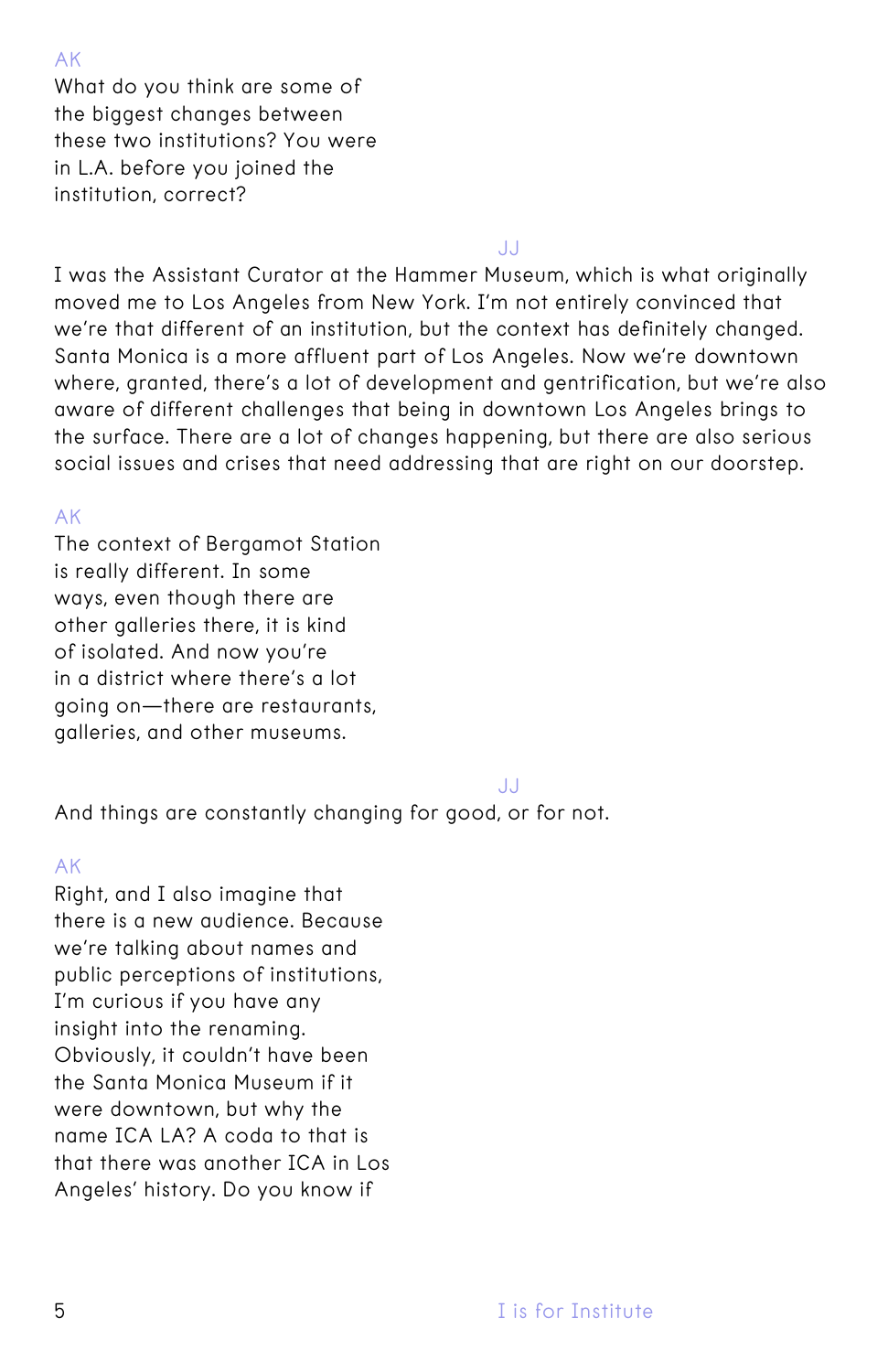#### JJ

As an organization that is non-collecting, actively commissioning artists to make new work, and supporting new work and new ideas, I think the name change was a matter of aligning ourselves with institutions globally that are of the same ethos. It made sense for us to rename ourselves an "Institute of Contemporary Art" as opposed to a "Contemporary Art Center," or any of the other ways of thinking about institutions of our size. That said, there was definitely a cognizance of the Los Angeles Institute of Contemporary Art (LAICA), which was an artist-run space in Los Angeles from 1974 to 1987. We are not artist-run, and that is a point of distinction, but we are artist-centered, which is also a very important distinction to make. We're willing to have dialogues with artists in our communities and really support artists at various points in their careers. We have an Artist's Council, which is something that's built into the governance of the institution. We meet with them three to four times a year. They really let us know what they think would be most effective in terms of the programming, or how to continue this museum and keep it a sustainable voice within the city.

# TAUSIF NOOR

There are so many institutions and smaller organizations focused on contemporary art in Los Angeles. How do you see yourselves within this network, and what are some of the qualities that make ICA LA unique?

JJ

There are a number of large institutions here that are also interested in contemporary art, MOCA and the Hammer being chief among them. But there are many smaller organizations, so we kind of fit neatly in between say, LAXART, LACE [Los Angeles Contemporary Exhibitions], or 18th Street Arts Center, and that's not to even mention the museums that have also moved here over the last several years. I think it's a work in progress in terms of how we distinguish ourselves from our larger neighboring institutions. I think because we are smaller, we have the ability to be more responsive, when possible, to things that might be answered or at least addressed in some way through contemporary artistic practices. We have a smaller overhead. L.A. is a city that doesn't necessarily have the history of the alternative or artist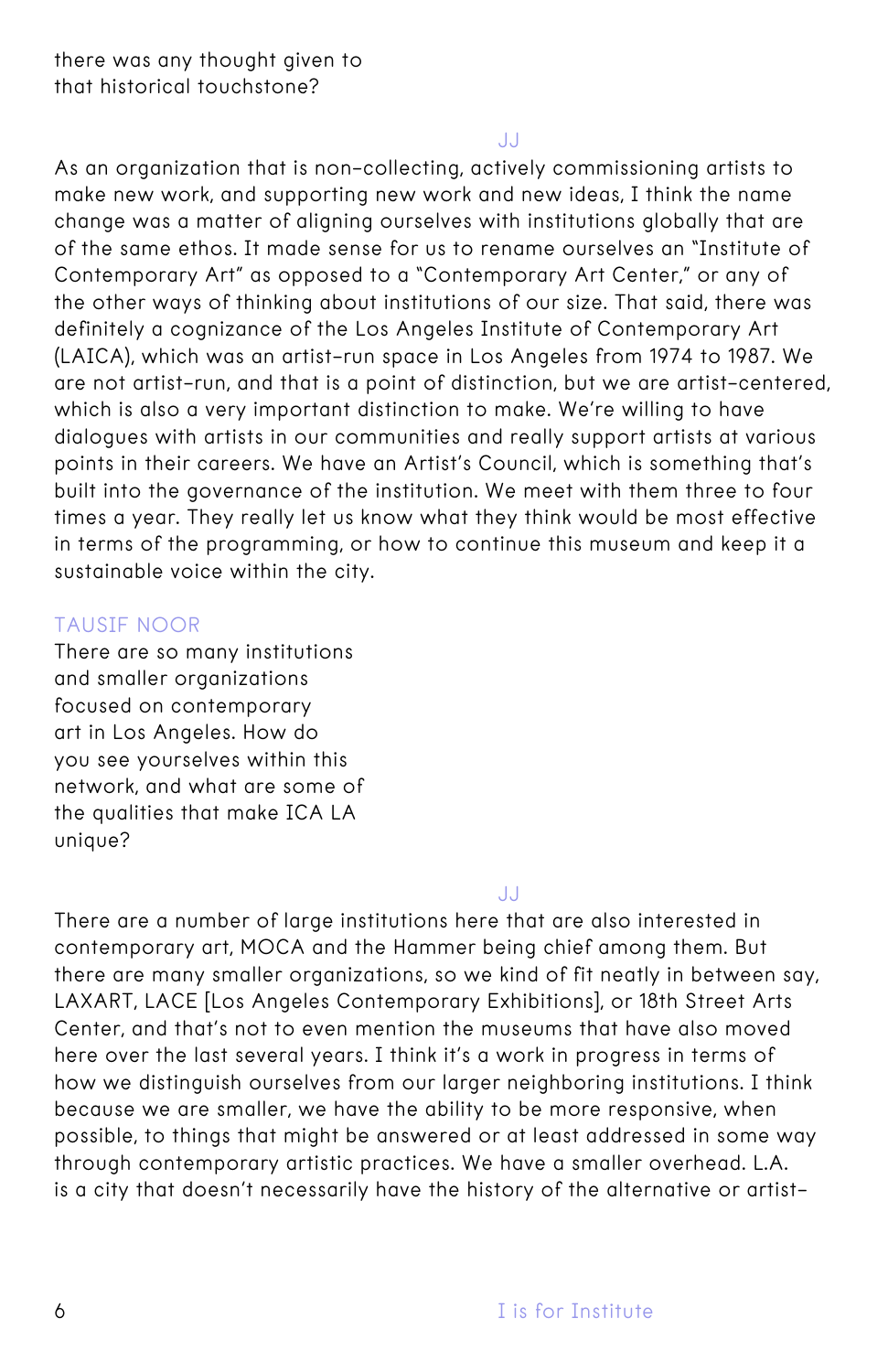run spaces that New York is well known for, but that isn't to say that that's not changing. I think an institution like the ICA can fit into that conversation because we operate as a museum but we also have the spirit of a DIY, or artist-run, or alternative space.

# TN

That's wonderful. You talked about size—what is the staff size of the museum, and how many curators are there?

#### JJ

I'm the only curator. Our director will periodically organize things, but I tend to manage the curatorial program, which is a mix of ICA-originated exhibitions, guest exhibitions, and touring shows. Chances are, I am organizing something every season. Right now, our staff overall is 12. There's a mix of part-time and full-time people. Senior officers are myself, the Deputy Director, the Director of Learning and Engagement in addition to our Executive Director. Expanding our capacity as an institution is something that we're definitely trying to prioritize because we do a lot, and there isn't enough of us to do nearly everything that we would like to do.

Our capacity should meet our ambitions at some point. Since we've been open for two years, maybe now would be that pivotal moment to explore how we do that, whether it is bringing in a more junior curator or in other ways.

# TN

In the two years since the ICA LA has been open, have you figured out a regular rhythm of shows? Do you do a fixed number per season, or calendar year?

# JJ

It's changed even in this last year because the fall season was only the first time that we separated the galleries. Our primary gallery is 5,500 sq. ft., but the fall season was the first time that we divided that space to accommodate two separate exhibitions. There's a little bit of flexibility there in terms of whether or not we have one or two shows during a season. We also have a project room that's about 700 sq. ft., where we host emerging artists' projects or projects by artists that may have not had as much exposure in Los Angeles or the U.S. And then we have this smaller ancillary space called the Annex that my colleague, Asuka Hisa, who's the Director of Learning and Engagement,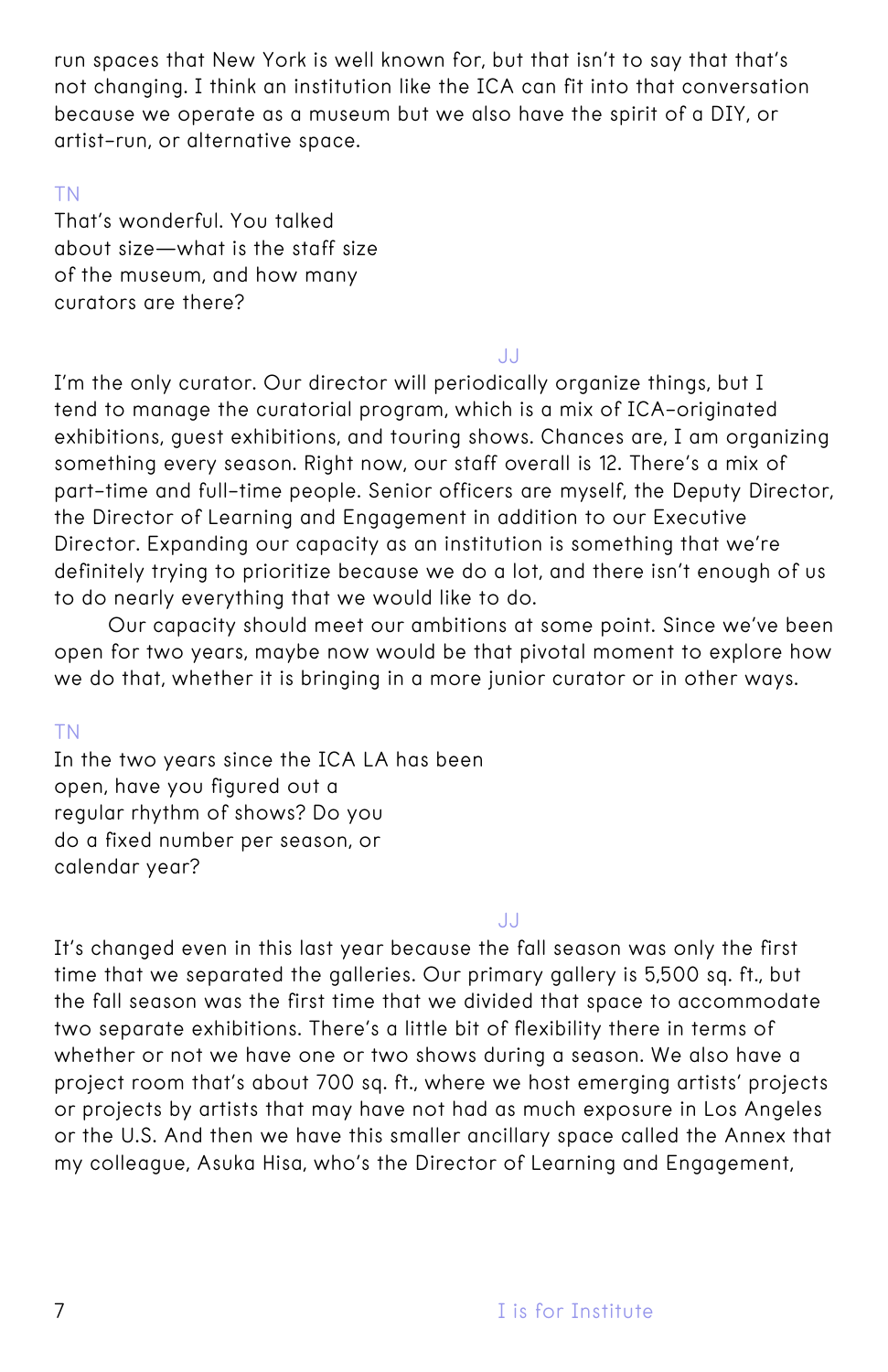programs with smaller presentations by artists and community members. There's also an outside project wall that is 20 x 40 feet that we program every so often. It really changes. We're experimenting right now with elongating our seasons a little bit; it's not possible for us to do four exhibition cycles a year.

# AK

Certainly not with one curator.

JJ

I think three is reasonable. Two would be sane, honestly. Because museums and institutions here tend to keep their shows up a little bit longer—even commercial galleries keep their shows up longer—I think that we can afford to stretch things out a little bit just so that we're not burning ourselves out.

# AK

What is your total operating budget for the year?

# JJ

Our operating budget is currently 2.5 million dollars. I think it's definitely a major increase from that of the Santa Monica Museum. Our funding is really a constellation of private funding and foundational support and individual giving grants. It's really a mixed bag. We also have a couple of councils. There is the Curator's Council, which I lead, where every couple of weeks or months we take a group out to galleries, artist studios, etc. They pay a fixed rate per year which supports the emerging artists program here—the project space and the outside. There's also a Learning and Engagement Council, in addition to some membership programs, such as the newly-launched 1717. It's a \$40 per year membership program that supports the hope, a lofty hope, of being a totally public-funded institution.

# AK

Do you charge admission?

No, we're free.

# AK

That's great. In some institutions, admission is seen as a revenue generator, so new content cycling through will also bring in new audiences.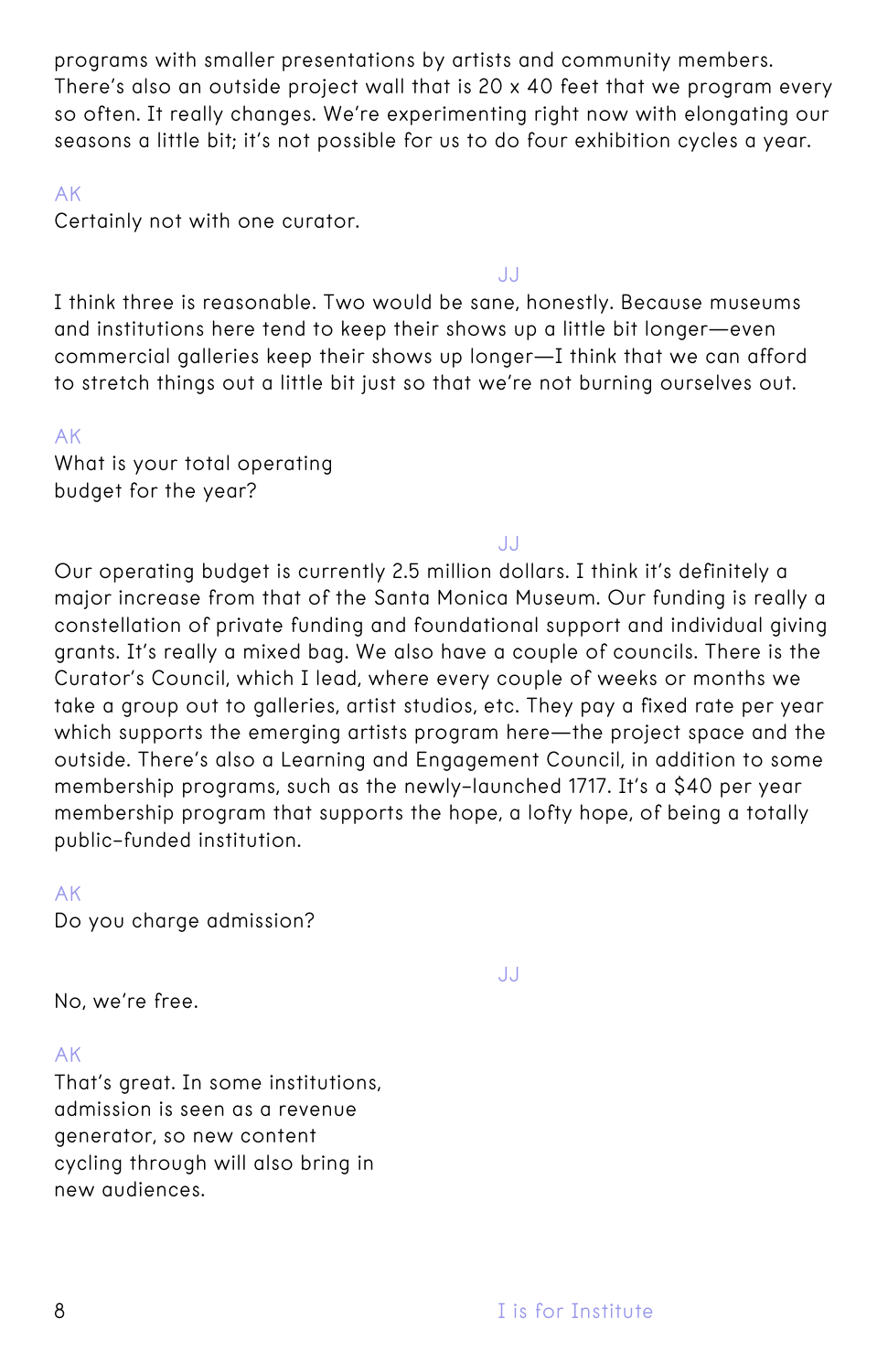#### TN

Is there a formula with your program with regard to group exhibitions and solo exhibitions, or is it a mix?

JJ

We tend to do group exhibitions around the summer, which is fairly consistent with what a lot of commercial galleries do. This coming summer, all of our shows will be up through August. We mix it up as much as possible, but it's been the case that we've had single-artist presentations since we opened, with the exception of our summer show last year, which was the presentation of Norm Laich, the local sign painter and fabricator.

# AK

Do you have autonomy with regard to your programming? What is the process of getting exhibitions on your calendar?

JJ

It's a pretty short process in that there's really only me and our director. The board isn't really a part of that conversation in terms of what goes on the schedule. Right now, we're programmed for at least the next year-and-a-half. Some major shows have been scheduled, but there are some spaces in the calendar that might accommodate shorter-range projects that might come up. We have a couple of touring shows coming in next year, and a guestcurated show next summer. I like to have the rhythm of there being at least one guest-curated show and one touring show to mix things up.

# AK

Right, and I guess that also creates a little more variety in the voice of the institution?

JJ

Totally.

#### AK

It sounds really exciting to be in a place where there aren't multiple layers of bureaucracy to get a show on the schedule,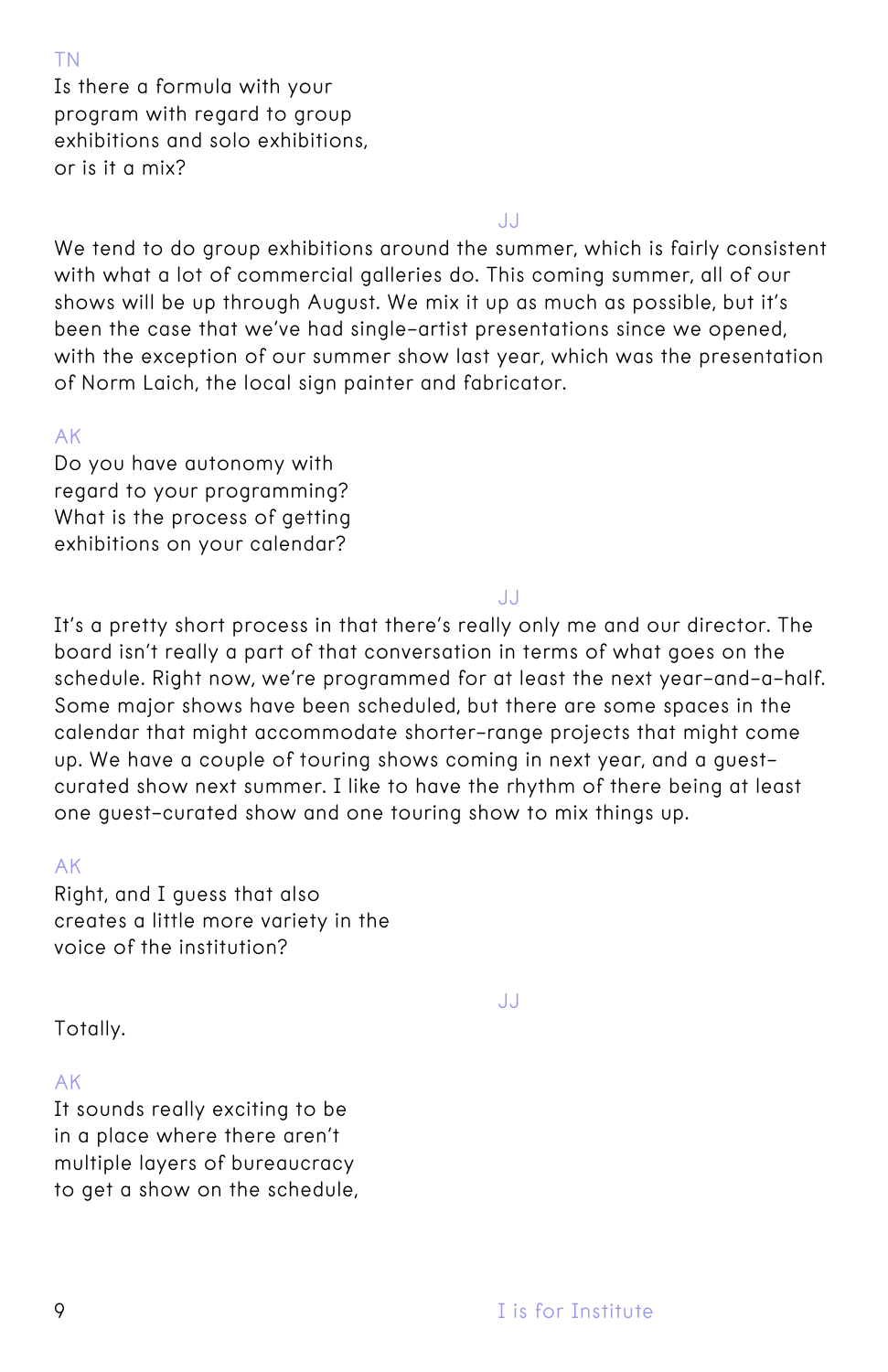or where you can literally walk over to your director and have a conversation and lay out a season. From the outside that sounds areat.

JJ

I do sometimes miss the process of being in conversation with several other colleagues within an institution to discuss the ways in which a season will be shaped. I miss a tiny bit of bureaucracy every now and then and having different people to go to about what the season is here.

# AK

Maybe that taps into questions of growth, which is something that we're interested in too—how institutions think about scale. Now that you've relocated to a new building and there's been changes in that respect, what are the upcoming plans or aspirations with regard to how you see the institution growing? I also know that Elsa is getting ready to retire—is that correct?

#### JJ

Yes, and with the change of leadership here, it's hard to know what the priorities will be, in terms of staffing and direction. I think there will be some thinking for sure about capacity-building so that we can maintain the level of performance we've had over the last few years and so that we can extend our reach into different parts of the city and extend our national and international reach as well. Whoever is coming in will definitely be essential to that. I don't often think of myself as a chief curator here—I'm the chief curator by default because I'm the only one!

# AK

Oh, you're too modest.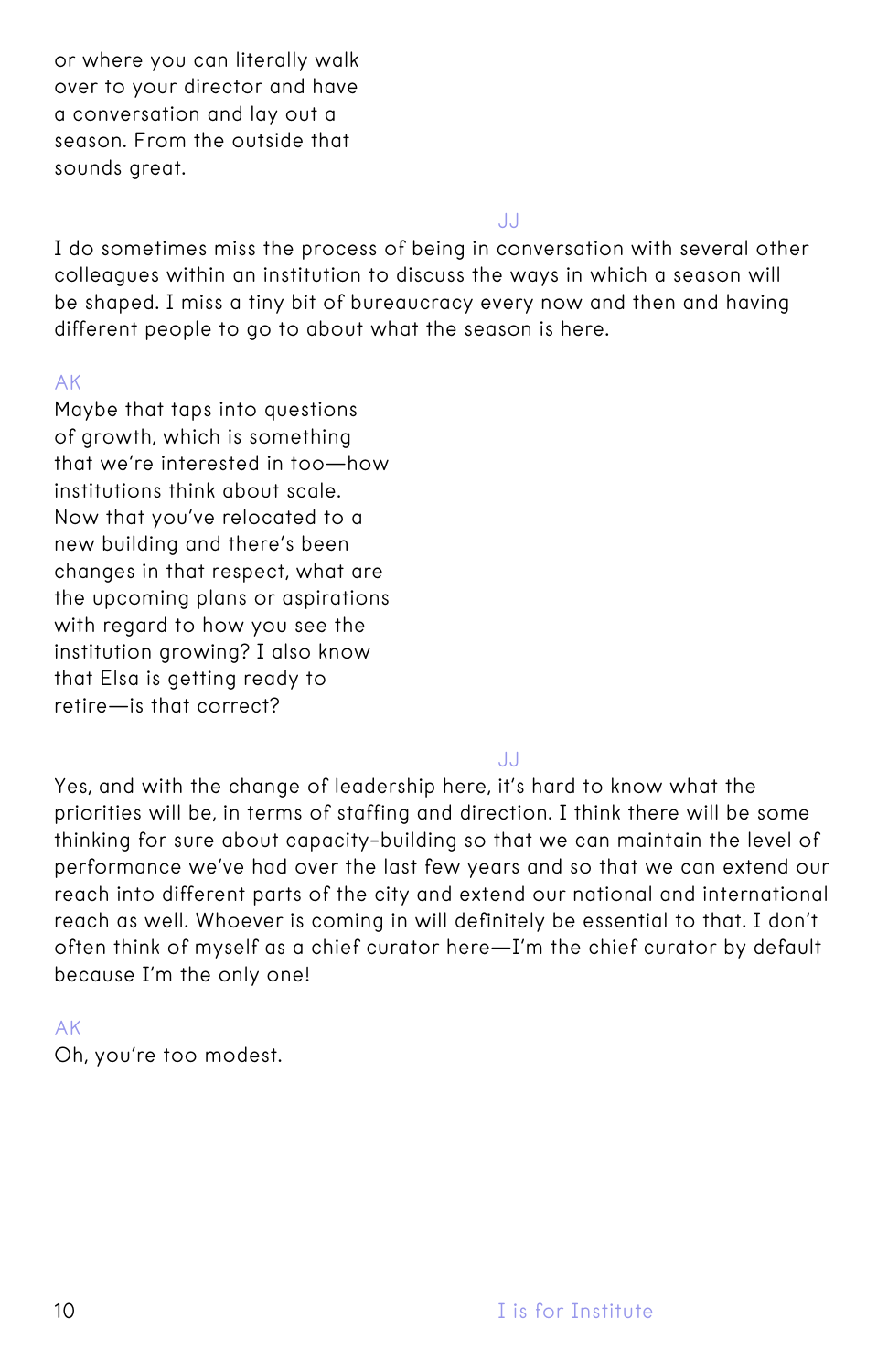JJ

It would be great to see what the new director would like to see accomplished in terms of the programmatic aims of the institution, which of course won't be too divergent from what our mission is and the way that we've been operating, but new ideas are always welcome and needed.

# TN

With that in mind, one of the things that I noticed on the website is that you have a lot of partnerships with artists and also community partnerships. Can you tell us a little bit about how you go about deciding who to partner with and how that works?

#### JJ

That is really more so the purview of Asuka Hisa, our Director of Learning and Engagement—she's really the engine behind seeking out those partnerships that are external to the institution. We work together occasionally in that regard to identify people or organizations that might support the exhibitions in a programmatic way. If an artist has some kind of proposition within their show about food scarcity or food access, we would get together and talk about navigating those questions or come up with a program to tie the exhibitions to something that's real and happening in Los Angeles. But I must give full credit to Asuka because she's really the one that's actively on the ground and thinking about the ways of extending the reach of the institution into the community and thinking about partnerships with people that are external to the institution.

# AK

Something that we've been thinking about is who you might think of as your institutional peers. This might be with regard to scale, or it could be a historical link, or a conceptual peer. Who does ICA LA feel aligned with?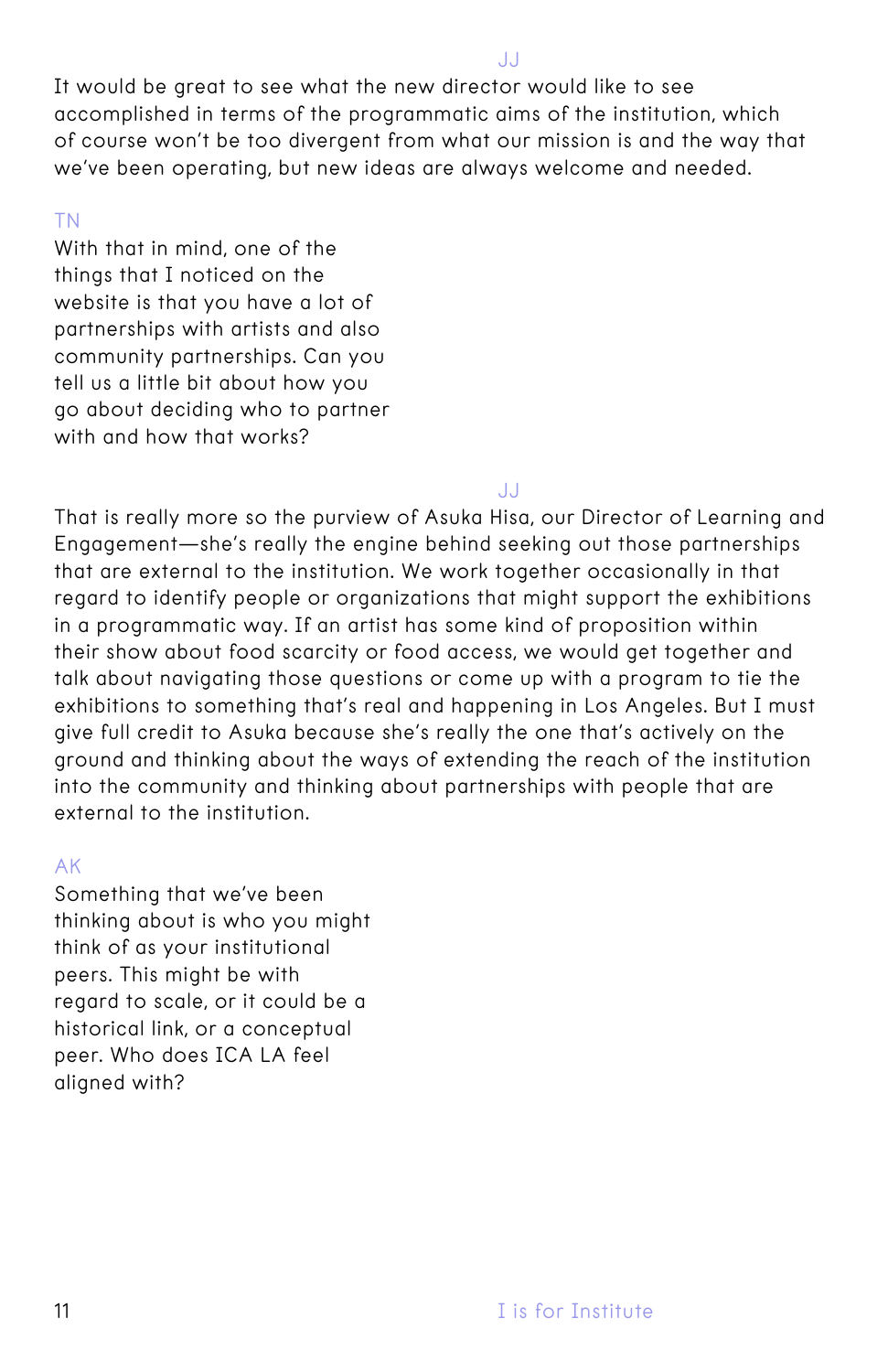I feel like there's definitely some synergy between us and LAXART—they're an alternative space that's now directed by Hamza Walker, who's a curator that I've always had respect for and Catherine Taft, who is Deputy Director. I would also say LACE, of course. We're bigger, scale-wise, but LACE, historically, has had some of the most important exhibitions in the city of Los Angeles and they have really been champions of artists that have been overlooked or marginalized in some way or another. That is something that I'm very invested in as a curator: to give platforms and space to artists that may not have had an opportunity to show in Los Angeles historically for one reason or another. Human Resources is a space that is definitely more active, and unfortunately things are changing for them, but their model has been designed to support performance in the city. I would love to see us move in that direction and really be a hub for various communities to converge. But I think nationally, I think there's kinship with other ICAs. I have colleagues in each ICA and we keep in touch about the kinds of programming that's happening. I would be remiss if I didn't acknowledge the New Museum, which is an institution that I definitely respect. It's definitely where I'd like to see us be positioned in terms of the dynamism of the program, the expansiveness, the international reach. But we're very small.

AK

Right.

JJ

I think there's a lot of different ways to envision this institution and what it can be. I definitely want us to keep giving space to artists that are making some of the more challenging and engaging work of our time and also continue to work on dissolving the divide between publics and institutions.

# TN

I really like that phrasing because I think it leads into another question that we've been asking people: Who do you consider to be your audience and is that the same thing as your community? I wonder now, with the shift to Downtown Los Angeles, if your audience has also shifted with the move, or whether you see new audiences?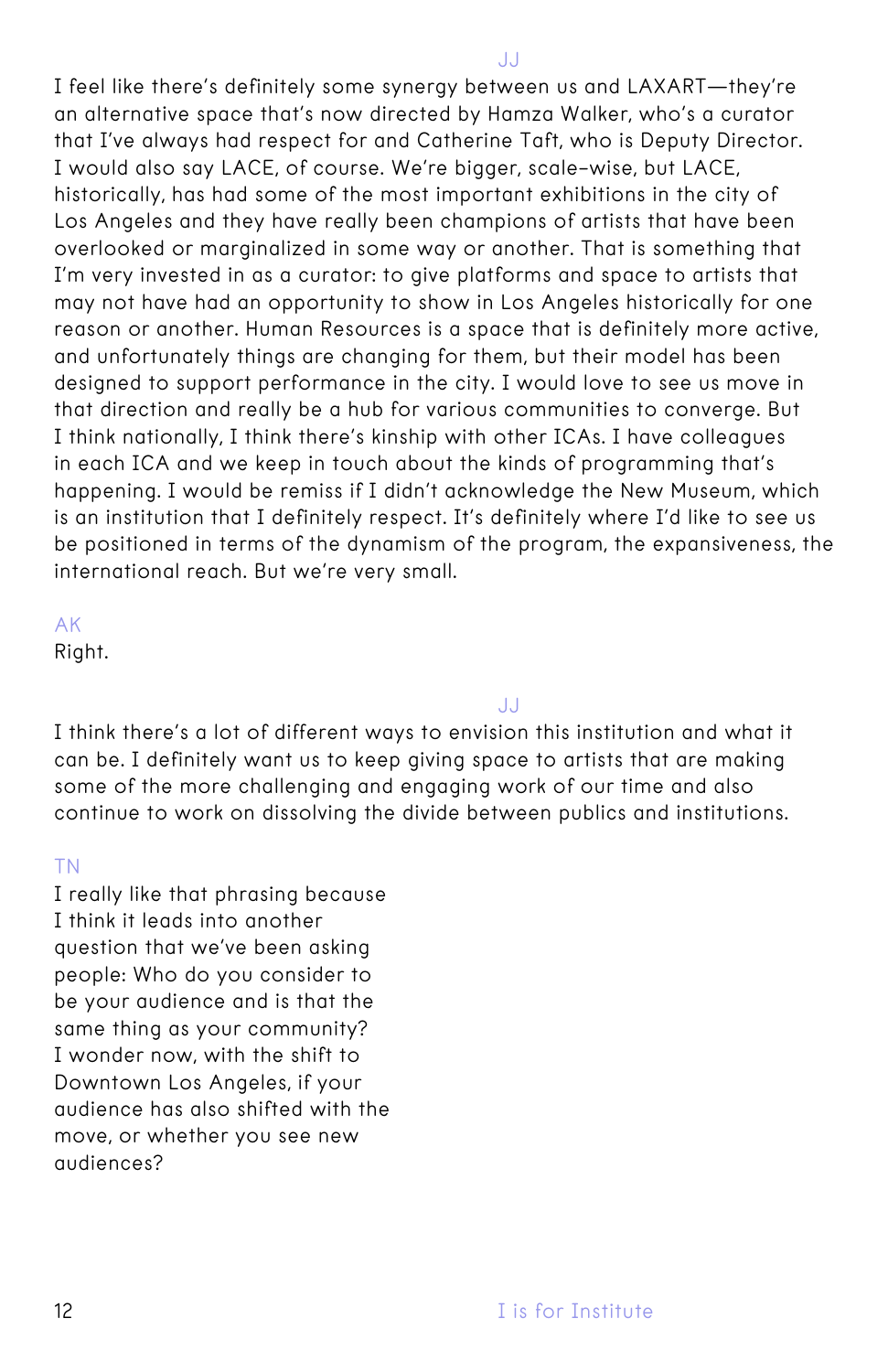I think we're still getting our old audience—people that knew the old Santa Monica Museum and people that have been supportive of the transition, but we're also attracting different audiences now given our location and proximity to other museums and galleries that are cropping up downtown in the socalled "Arts District." We are capturing people that are curious as to what we are and what we're doing. We're also getting, through various partnerships and initiatives, different people who have not ordinarily had cause to come to a museum. There's some occasional programming for children and parents at nighttime that's bilingual, and we're getting different types of audiences that way. We also have the Monday for School program with the elementary school that's down the street from us.

The demographics that we're attracting are definitely changing and expanding and diversifying, especially now that more and more attention is being paid to Los Angeles as a first-rate art city, which it's always been, regardless of the new attention and art fairs and whatnot. It's always been a very important city and it's changing. There are people that have been in the city for years. Students are coming here to take advantage of all of the fantastic art schools and there are people who are also just interested for fun. We're firing on all cylinders, but we're always looking to expand our reach.

AK

You mentioned that some of your programs are bilingual. Are your labels bilingual?

JJ

Yes. Our wall didactics are bilingual and we also produce supplemental packets that translate all of our extended label material into Spanish.

#### AK

Was that a change from the Santa Monica Museum?

JJ

Yes, as far as I know, there was not a use of bilingual didactic materials. It was a decision that was made after the galleries and museums here participated in *Pacific Standard Time: LA/LA*, which focused on Latin America and its relationship to Los Angeles. People translated things for that, and I really wanted to see us continue with that and not have it be a one-time basis, but really have it be embedded in what we're doing, to signal that we want to talk to as many different audiences as possible.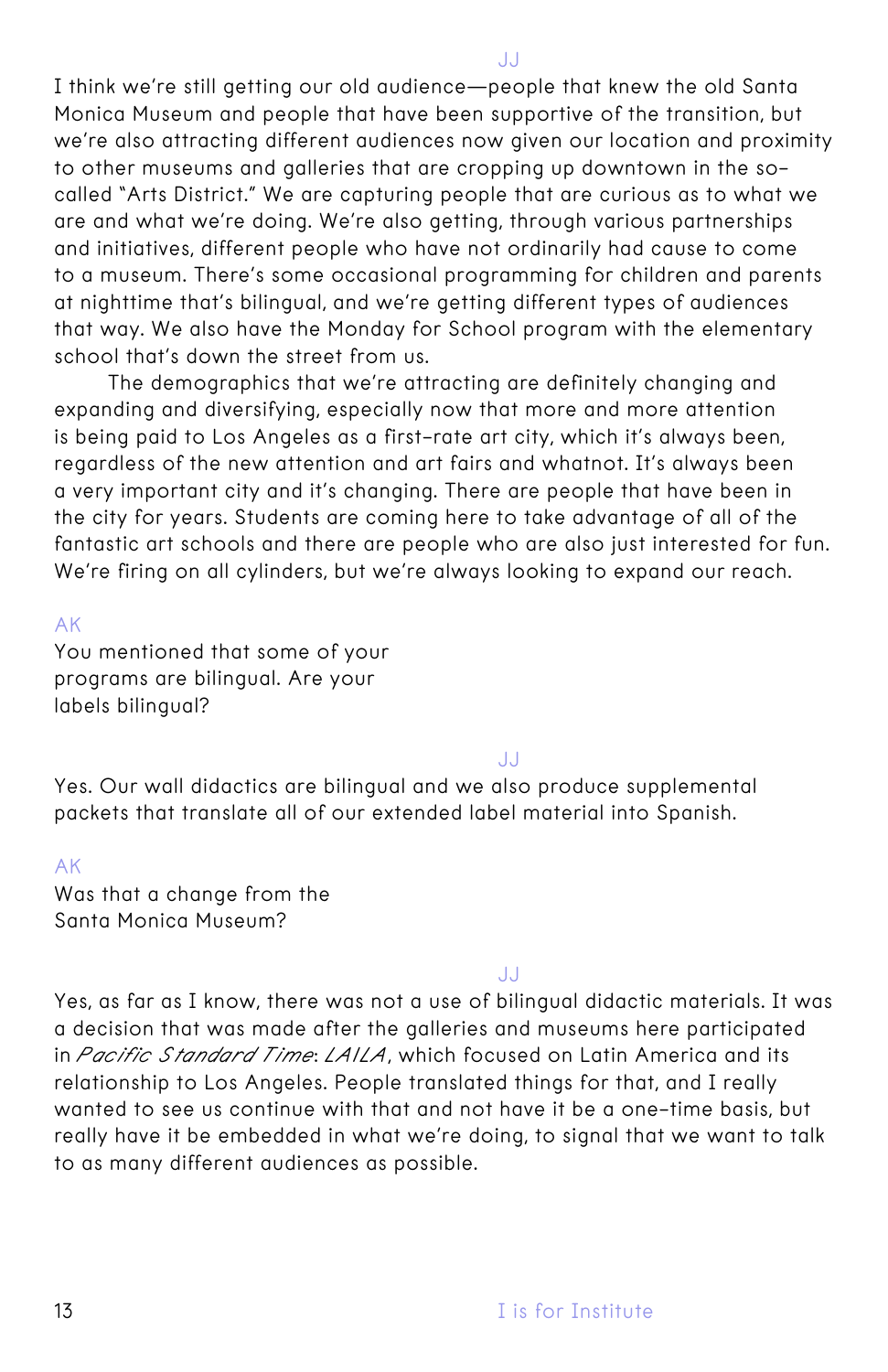That also brings up questions of accessibility, in its widest inflection, and I'd love to hear you talk a little bit about how that's thought through in the experience of coming to ICA LA.

JJ

The bilingual labels are something that we sought to do internally. Of course, there are many different languages that are used within Los Angeles, and we'd like to feature them all, but translation's not inexpensive, so that's something that we're sensitive to. There's been interest in the education program with translation and there's been a couple of programs where we've had American Sign Language translation. It's all a work in progress at this point—we're trying to be as accessible as possible, both in person and as much as we can online.

# AK

Can you locate us a little bit in terms of where the ICA LA physically is? What neighborhood is it in and what building do you occupy. What was the ICA building before?

JJ

The ICA building, prior to us moving in, was a clothing warehouse. The company manufactured clothing for pre-teens, and they actually moved to a larger facility in Vernon that better met their needs. We're on 7th Street in Downtown Los Angeles—we're not in the Arts District or Boyle Heights, but in an industrial area with a lot of warehouses and manufacturing and cold storage. We're directly across from the Greyhound Station, which is an interesting landmark to be near because it's a place where people travel in and out of Los Angeles. There are a number of businesses that are moving to this area and luxury housing—we're in the midst of a rapidly changing landscape.

# AK

Does ICA own the building or do you rent?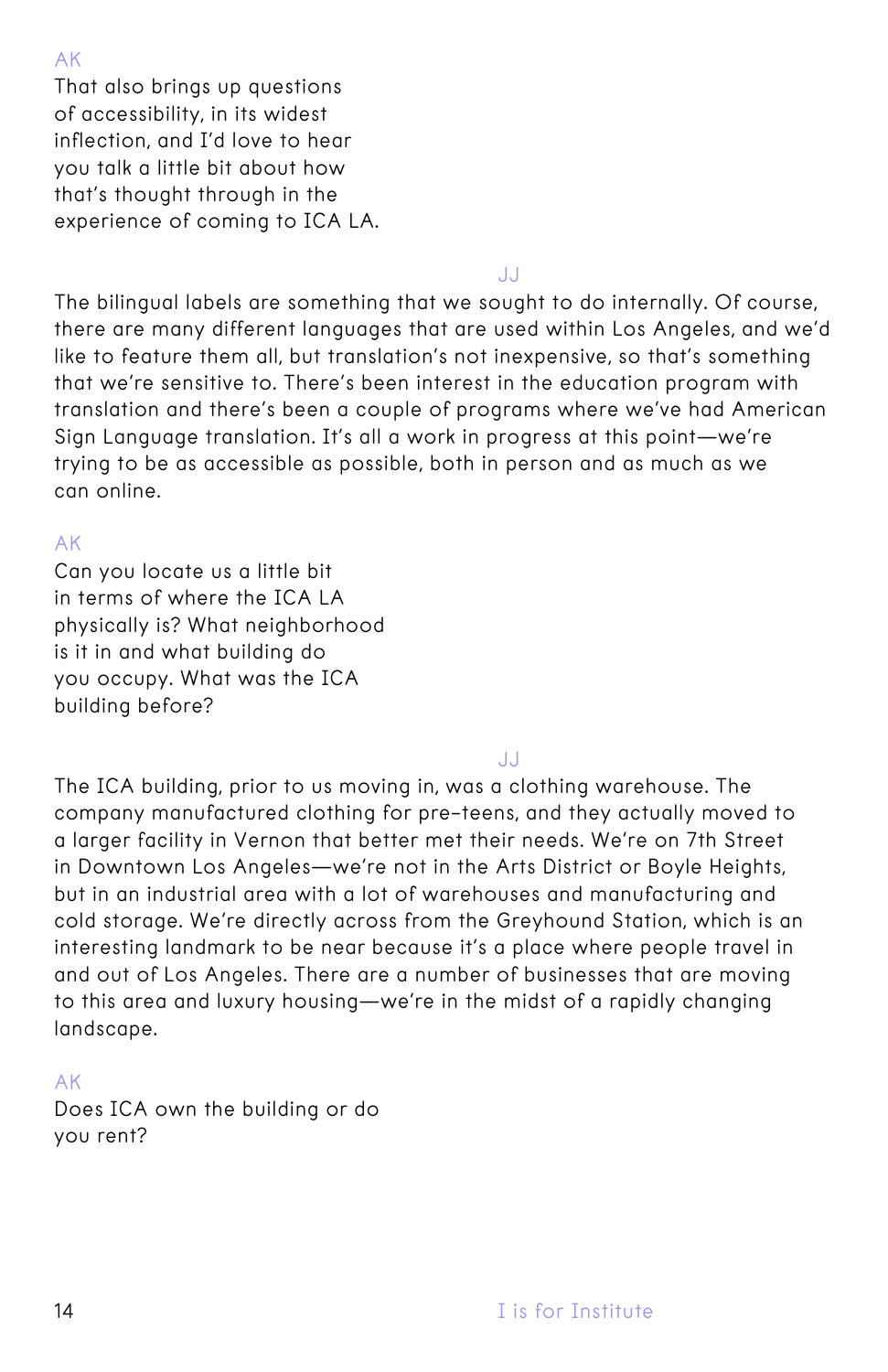JJ

It's something that we're working on. Currently we rent.

AK

I can imagine that becoming an issue down the line as the neighborhood changes around you.

JJ

Yes.

AK

In the ICA's new incarnation, and with the search for a new director, you're in a moment of possibility. I'm wondering what some of your frustrations might be and also about what you're looking forward to within the institution.

JJ

I think the primary thing—and I think it's something that organizations of our size are always grappling with—is the access to resources in order to support the ambitious work that we're doing and getting the public and supporters to understand the necessity of different ways of operating the institution and different ways of supporting artists.

AK

Right.

JJ

Not just purchasing artists' work, but supporting exhibitions and scholarship. It shouldn't just always be about the object and ownership and that kind of thing, but about having a more holistic approach to being a fan and supporter of the artists. I think that's maybe one way that I would like to see us help educate our public to move towards a more sustained arts philanthropy. I think that's kind of an Achilles heel for small arts institutions and maybe to Los Angeles, because things have been done very differently here for a number of years. Now, there are more museums and more spaces and more artists and there's definitely more need for support at varying levels.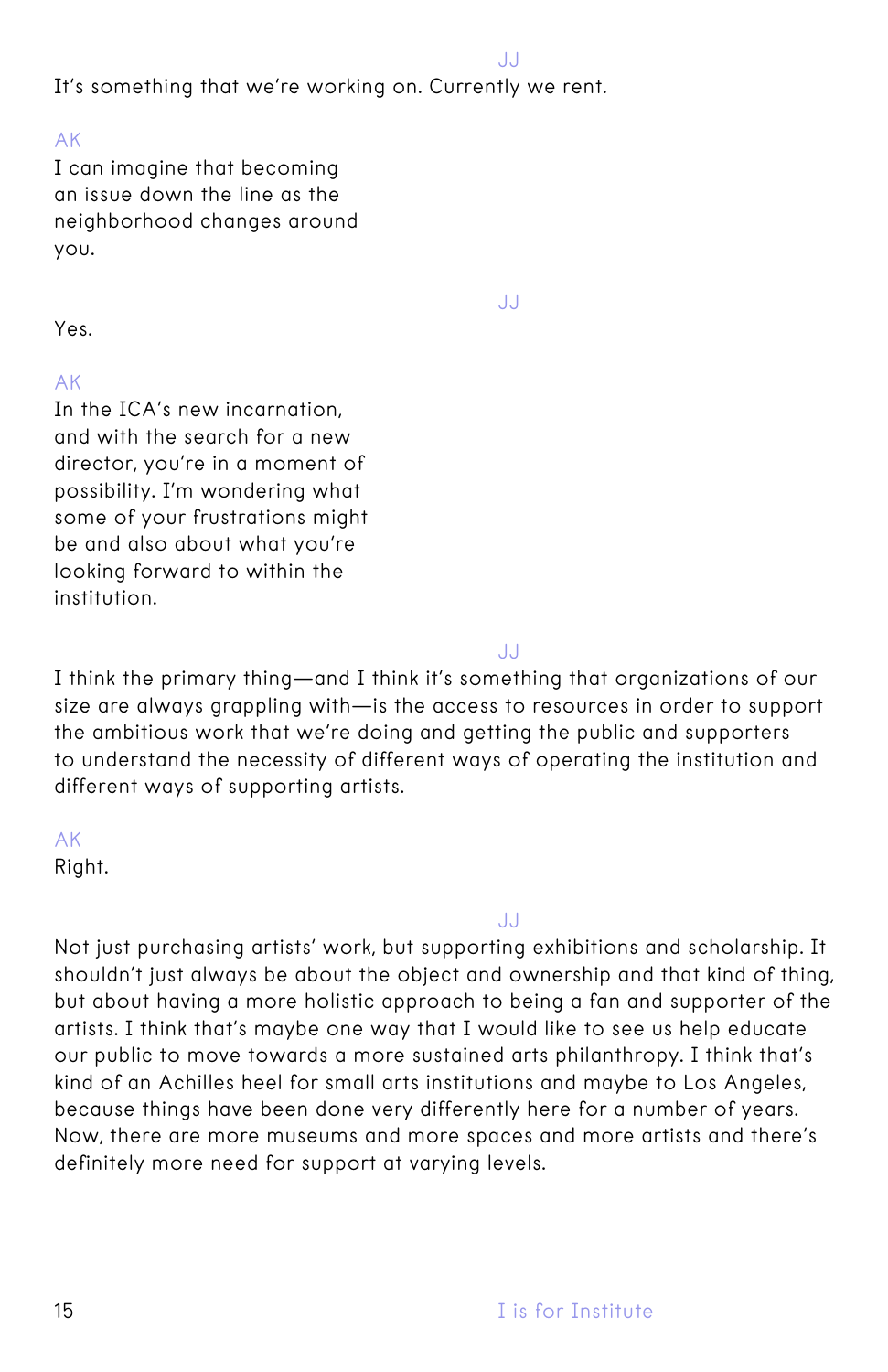I think that's a really lovely answer. As you know, the U.S. is not a particularly supportive place for the arts, and I think that's why so many institutions have resorted to private collections or corporate funders and the various things to keep things afloat. It's interesting to hear you talk about how the ICA tries to cultivate its audience and shape a new generation of people who are invested in artists and art practice.

# TN

I think that really speaks to what you mentioned earlier about being an artist-centric institution and what that means and how to get that across to your audience. I'm wondering how you think about artistic labor and remuneration for artists. Do you commission a lot of new work?

JJ

We've commissioned some, not a lot, or at least supported the production of things. I think it's critically important that museums move towards honoraria and support for artists. This labor, intellectual and otherwise, is not free. And we shouldn't still be in a place where we're thinking that because an artist has an exhibition that it's enough capital. I don't think that's something that can fly anymore, given how hard it is to make a way to do this work. It's not just artists who are having challenges; it's curators and writers, and we're all in this together in terms of this arts economy and how unbalanced it is, and who really gets to benefit from that.

And so, to me, it's really important that we pay honoraria and offer support as much as we can. I would love to see us move towards W.A.G.E. (Working Artists for the Greater Economy) certification. It will take some time, once we get our footing and get stable where we can actually really officially do it. There's a lot of conversation right now about fairness and doing the best by artists in spite of the lack of support from our government and the lack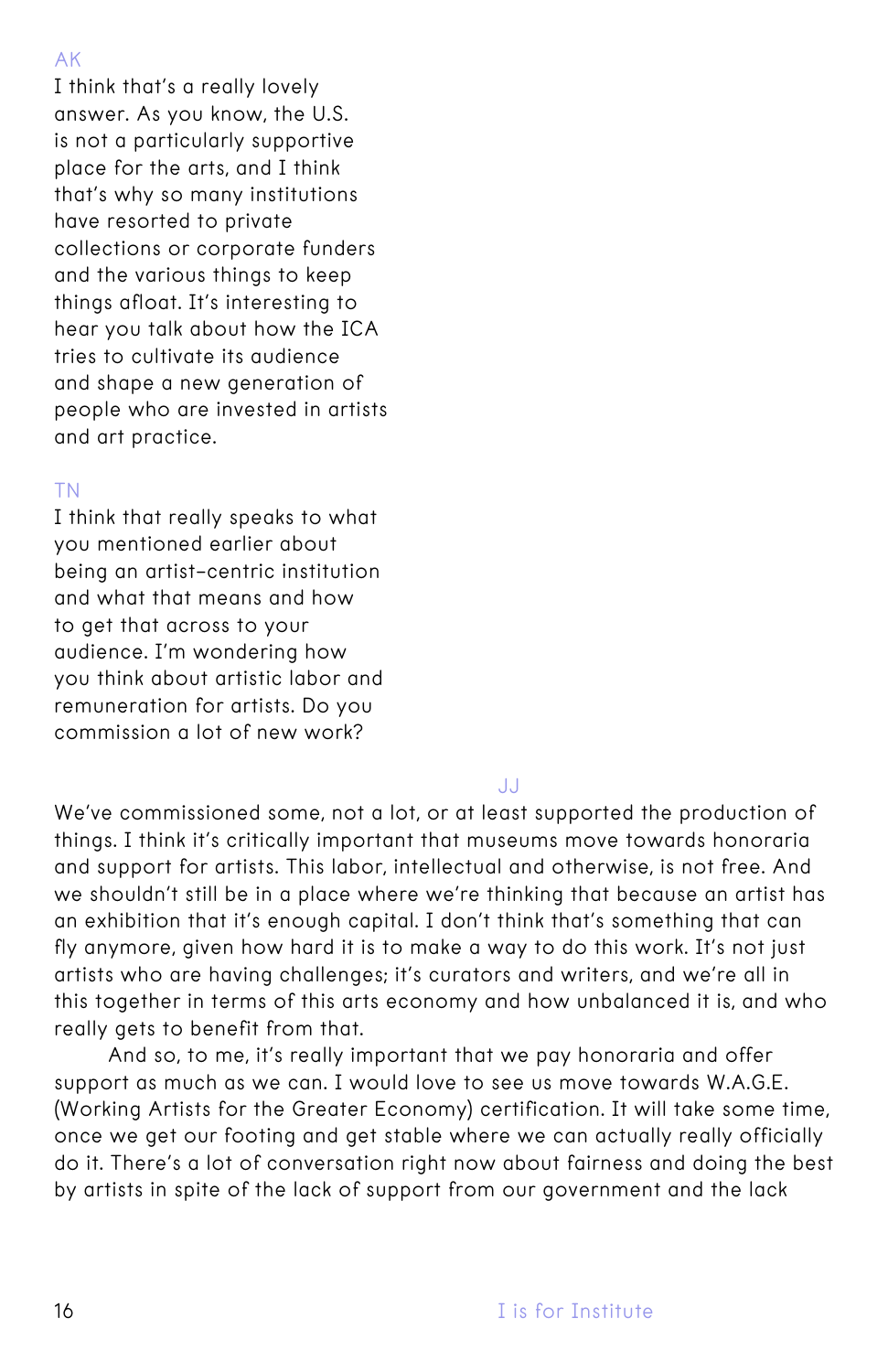of support just on an individual level—the imbalance between the non-profit and the commercial side of things. I think one thing that museums can do, at the very least, is to try to help artists as much as they can—not just extending opportunities, but monetizing those opportunities. You can't feed your family just because you're in an exhibition.

# AK

I want to talk more about how you view the stakes of your own work. You started to touch on that with regard to your vision for the economy for artists and bringing artists into visibility who might not otherwise have a platform. I'd love to hear a little bit more about your curatorial work within the context that you're in now. How do you see that evolving over time, and would that be different in another context?

JJ

I think maybe because this is a unique opportunity to be a central voice within the program of the institution, I'm really just trying to accomplish the things that have been missing from what I've seen on an institutional level—artists that have been absent in one way or another. My priority, in this moment, is working with artists that have not been shown in Los Angeles or have not had the major solo presentations that they're due. I think it would definitely be very much a part of my work generally, in whatever context. I've focused on showing artists who haven't shown much in Los Angeles. Maybe they've exhibited nationally and internationally, but not here—and that's a way for me to learn more about the history of this city and artists who have passed through this city in one way or another. That desire to learn would always be a part of my practice, either here or elsewhere, frankly. It's a different kind of education, trying to connect the dots of what's been the history of art in Los Angeles to art not made in Los Angeles.

AK

Right.